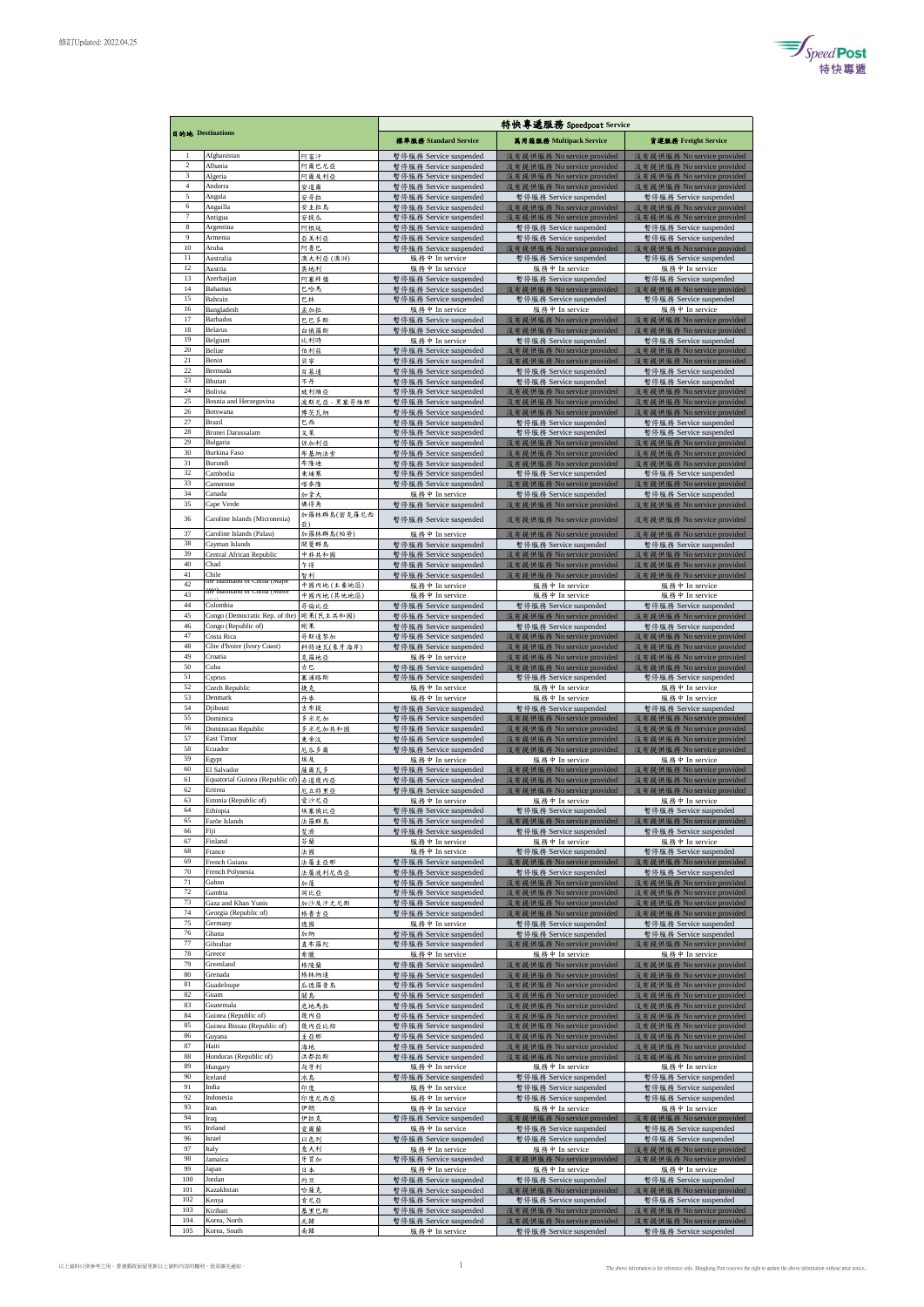

|            |                                                            |                    | 特快專遞服務 Speedpost Service                         |                                                          |                                                          |  |
|------------|------------------------------------------------------------|--------------------|--------------------------------------------------|----------------------------------------------------------|----------------------------------------------------------|--|
|            | 目的地 Destinations                                           |                    | 標準服務 Standard Service                            | 萬用箱服務 Multipack Service                                  | 貨運服務 Freight Service                                     |  |
| 106        | Kuwait                                                     | 科威特                | 暫停服務 Service suspended                           | 暫停服務 Service suspended                                   | 暫停服務 Service suspended                                   |  |
| 107        | Kyrgyzstan                                                 | 吉爾吉斯               | 暫停服務 Service suspended                           | 暫停服務 Service suspended                                   | 暫停服務 Service suspended                                   |  |
| 108<br>109 | Lao PDR<br>Latvia                                          | 老撾<br>拉脱维亞         | 暫停服務 Service suspended<br>暫停服務 Service suspended | 暫停服務 Service suspended<br>沒有提供服務 No service provided     | 暫停服務 Service suspended<br>沒有提供服務 No service provided     |  |
| 110        | Lebanon                                                    | 黎巴嫩                | 暫停服務 Service suspended                           | 沒有提供服務 No service provided                               | 沒有提供服務 No service provided                               |  |
| 111<br>112 | Lesotho                                                    | 萊索托                | 暫停服務 Service suspended                           | 暫停服務 Service suspended                                   | 暫停服務 Service suspended                                   |  |
| 113        | Liberia<br>Libyan Arab Jamahiriya (Libya)                  | 利比里亞<br>利比亞        | 暫停服務 Service suspended<br>暫停服務 Service suspended | 沒有提供服務 No service provided<br>沒有提供服務 No service provided | 沒有提供服務 No service provided<br>沒有提供服務 No service provided |  |
| 114        | Liechtenstein                                              | 列支敦士登              | 服務中 In service                                   | 暫停服務 Service suspended                                   | 暫停服務 Service suspended                                   |  |
| 115<br>116 | Lithuania (Republic of)<br>Luxembourg                      | 立陶宛<br>盧森堡         | 服務中 In service<br>服務中 In service                 | 沒有提供服務 No service provided<br>服務中 In service             | 沒有提供服務 No service provided<br>服務中 In service             |  |
| 117        | Macau                                                      | 澳門                 | 服務中 In service                                   | 服務中 In service                                           | 服務中 In service                                           |  |
| 118        | North Macedonia<br>Madagascar (Democratic Rep.             | 北馬其頓               | 暫停服務 Service suspended                           | 暫停服務 Service suspended                                   | 暫停服務 Service suspended                                   |  |
| 119        | of)                                                        | 馬達加斯加              | 暫停服務 Service suspended                           | 沒有提供服務 No service provided                               | 沒有提供服務 No service provided                               |  |
| 120        | Malawi                                                     | 馬拉維                | 暫停服務 Service suspended                           | 沒有提供服務 No service provided                               | 沒有提供服務 No service provided                               |  |
| 121<br>122 | Malaysia<br>Maldives (Republic of)                         | 馬來西亞<br>馬爾代夫       | 服務中 In service<br>暫停服務 Service suspended         | 暫停服務 Service suspended<br>暫停服務 Service suspended         | 暫停服務 Service suspended<br>暫停服務 Service suspended         |  |
| 123        | Mali                                                       | 馬里                 | 暫停服務 Service suspended                           | 沒有提供服務 No service provided                               | 沒有提供服務 No service provided                               |  |
| 124<br>125 | Malta<br>Mariana Islands (Northern)                        | 馬爾他<br>馬里亞納群島(北)   | 暫停服務 Service suspended<br>暫停服務 Service suspended | 沒有提供服務 No service provided<br>沒有提供服務 No service provided | 沒有提供服務 No service provided<br>沒有提供服務 No service provided |  |
| 126        | Marshall Islands                                           | 马绍爾群島              | 暫停服務 Service suspended                           | 沒有提供服務 No service provided                               | 沒有提供服務 No service provided                               |  |
| 127        | Martinique                                                 | 馬提尼克島              | 暫停服務 Service suspended                           | 沒有提供服務 No service provided                               | 沒有提供服務 No service provided                               |  |
| 128<br>129 | Mauritania<br>Mauritius                                    | 毛里塔尼亞<br>毛里求斯      | 暫停服務 Service suspended<br>暫停服務 Service suspended | 沒有提供服務 No service provided<br>暫停服務 Service suspended     | 沒有提供服務 No service provided<br>暫停服務 Service suspended     |  |
| 130        | Mexico                                                     | 墨西哥                | 暫停服務 Service suspended                           | 暫停服務 Service suspended                                   | 暫停服務 Service suspended                                   |  |
| 131<br>132 | Moldova (Republic of)<br>Monaco                            | 摩爾多瓦               | 暫停服務 Service suspended                           | 暫停服務 Service suspended                                   | 暫停服務 Service suspended                                   |  |
| 133        | Mongolia                                                   | 摩納哥<br>蒙古          | 暫停服務 Service suspended<br>暫停服務 Service suspended | 沒有提供服務 No service provided<br>暫停服務 Service suspended     | 沒有提供服務 No service provided<br>暫停服務 Service suspended     |  |
| 134        | Montenegro (Republic of)                                   | 黑山(共和國)            | 暫停服務 Service suspended                           | 沒有提供服務 No service provided                               | 沒有提供服務 No service provided                               |  |
| 135<br>136 | Montserrat<br>Morocco                                      | 蒙特塞拉特<br>摩洛哥       | 暫停服務 Service suspended<br>暫停服務 Service suspended | 沒有提供服務 No service provided<br>暫停服務 Service suspended     | 沒有提供服務 No service provided<br>暫停服務 Service suspended     |  |
| 137        | Mozambique                                                 | 莫桑比克               | 暫停服務 Service suspended                           | 暫停服務 Service suspended                                   | 暫停服務 Service suspended                                   |  |
| 138        | Myanmar (Union of)                                         | 缅甸                 | 暫停服務 Service suspended                           | 暫停服務 Service suspended                                   | 暫停服務 Service suspended                                   |  |
| 139<br>140 | Namibia<br>Nauru Islands                                   | 纳米比亞<br>瑙鲁群岛       | 暫停服務 Service suspended<br>暫停服務 Service suspended | 沒有提供服務 No service provided<br>暫停服務 Service suspended     | 沒有提供服務 No service provided<br>暫停服務 Service suspended     |  |
| 141        | Nepal                                                      | 尼泊爾                | 暫停服務 Service suspended                           | 暫停服務 Service suspended                                   | 暫停服務 Service suspended                                   |  |
| 142        | Netherlands                                                | 荷蘭                 | 服務中 In service                                   | 暫停服務 Service suspended                                   | 暫停服務 Service suspended                                   |  |
| 143<br>144 | Netherlands Antilles<br>New Caledonia                      | 荷屬安的列斯<br>新喀里多尼亞   | 暫停服務 Service suspended<br>暫停服務 Service suspended | 暫停服務 Service suspended<br>沒有提供服務 No service provided     | 暫停服務 Service suspended<br>沒有提供服務 No service provided     |  |
| 145        | New Zealand                                                | 新西蘭                | 暫停服務 Service suspended                           | 暫停服務 Service suspended                                   | 暫停服務 Service suspended                                   |  |
| 146        | New Zealand Islands Territories                            | 新西蘭屬土島嶼(庫克群        | 暫停服務 Service suspended                           | 沒有提供服務 No service provided                               | 沒有提供服務 No service provided                               |  |
| 147        | (Cook Islands)<br>Nicaragua                                | 島)<br>尼加拉瓜         | 暫停服務 Service suspended                           | 沒有提供服務 No service provided                               | 沒有提供服務 No service provided                               |  |
| 148        | Niger Republic                                             | 尼日爾                | 暫停服務 Service suspended                           | 沒有提供服務 No service provided                               | 沒有提供服務 No service provided                               |  |
| 149<br>150 | Nigeria<br>Norfolk Islands                                 | 尼日利亞               | 暫停服務 Service suspended                           | 暫停服務 Service suspended                                   | 暫停服務 Service suspended                                   |  |
| 151        | Norway                                                     | 諾福克島<br>挪威         | 暫停服務 Service suspended<br>服務中 In service         | 沒有提供服務 No service provided<br>服務中 In service             | 沒有提供服務 No service provided<br>服務中 In service             |  |
| 152        | Oman, Sultanate of                                         | 阿曼                 | 暫停服務 Service suspended                           | 暫停服務 Service suspended                                   | 暂停服務 Service suspended                                   |  |
| 153<br>154 | Pakistan<br>Panama (Republic of)                           | 巴基斯坦               | 暫停服務 Service suspended                           | 暫停服務 Service suspended                                   | 暫停服務 Service suspended                                   |  |
| 155        | Papua New Guinea                                           | 巴拿馬<br>巴布亞新幾內亞     | 暫停服務 Service suspended<br>暫停服務 Service suspended | 沒有提供服務 No service provided<br>沒有提供服務 No service provided | 沒有提供服務 No service provided<br>沒有提供服務 No service provided |  |
| 156        | Paraguay                                                   | 巴拉圭                | 暫停服務 Service suspended                           | 沒有提供服務 No service provided                               | 沒有提供服務 No service provided                               |  |
| 157<br>158 | Peru<br>Philippines                                        | 秘魯<br>菲律賓          | 暫停服務 Service suspended<br>服務中 In service         | 沒有提供服務 No service provided<br>暫停服務 Service suspended     | 沒有提供服務 No service provided<br>暫停服務 Service suspended     |  |
| 159        | Poland                                                     | 波蘭                 | 服務中 In service                                   | 服務中 In service                                           | 服務中 In service                                           |  |
| 160        | Portugal                                                   | 葡萄牙                | 服務中 In service                                   | 暫停服務 Service suspended                                   | 暫停服務 Service suspended                                   |  |
| 161<br>162 | Puerto Rico<br>Qatar (State of)                            | 波多黎各<br>卡塔爾        | 暫停服務 Service suspended<br>服務中 In service         | 暫停服務 Service suspended<br>服務中 In service                 | 沒有提供服務 No service provided<br>服務中 In service             |  |
| 163        | Réunion                                                    | 留尼汪島               | 暫停服務 Service suspended                           | 沒有提供服務 No service provided                               | 沒有提供服務 No service provided                               |  |
| 164        | Romania                                                    | 羅馬尼亞               | 服務中 In service                                   | 暫停服務 Service suspended                                   | 服務中 In service                                           |  |
| 165<br>166 | Russian Federation (Russia)<br>Rwanda                      | 俄羅斯聯邦 (俄羅斯)<br>盧旺達 | 暫停服務 Service suspended<br>暫停服務 Service suspended | 暫停服務 Service suspended<br>沒有提供服務 No service provided     | 暫停服務 Service suspended<br>沒有提供服務 No service provided     |  |
| 167        | Samoa (U.S.A. Territory)                                   | 薩摩亞(美國屬土)          | 暫停服務 Service suspended                           | 沒有提供服務 No service provided                               | 沒有提供服務 No service provided                               |  |
| 168        | San Marino                                                 | 聖馬力諾               | 暫停服務 Service suspended                           | 沒有提供服務 No service provided                               | 沒有提供服務 No service provided                               |  |
| 169        | Sao Tomé and Principe<br>(Republic of)                     | 聖多美和普林西比           | 暫停服務 Service suspended                           | 沒有提供服務 No service provided                               | 沒有提供服務 No service provided                               |  |
| 170        | Saudi Arabia                                               | 沙地阿拉伯              | 暫停服務 Service suspended                           | 暫停服務 Service suspended                                   | 暫停服務 Service suspended                                   |  |
| 171<br>172 | Senegal<br>Serbia (Republic of)                            | 塞内加爾<br>塞爾維亞(共和國)  | 暫停服務 Service suspended<br>暫停服務 Service suspended | 暫停服務 Service suspended<br>沒有提供服務 No service provided     | 暫停服務 Service suspended<br>沒有提供服務 No service provided     |  |
| 173        | Seychelles                                                 | 塞舌爾                | 暂停服務 Service suspended                           | 暫停服務 Service suspended                                   | 暫停服務 Service suspended                                   |  |
| 174        | Sierra Leone                                               | 塞拉利昂               | 暫停服務 Service suspended                           | 沒有提供服務 No service provided                               | 沒有提供服務 No service provided                               |  |
| 175<br>176 | Singapore<br>Slovak Republic (Slovakia)                    | 新加坡<br>斯洛伐克(共和國)   | 服務中 In service<br>暫停服務 Service suspended         | 暫停服務 Service suspended<br>沒有提供服務 No service provided     | 暫停服務 Service suspended<br>沒有提供服務 No service provided     |  |
| 177        | Slovenia (Republic of)                                     | 斯洛文尼亞              | 服務中 In service                                   | 暫停服務 Service suspended                                   | 暫停服務 Service suspended                                   |  |
| 178<br>179 | Solomon Islands<br>South Africa (Republic of)              | 所羅門群島<br>南非        | 暂停服務 Service suspended<br>暫停服務 Service suspended | 暂停服務 Service suspended<br>暫停服務 Service suspended         | 暫停服務 Service suspended<br>暫停服務 Service suspended         |  |
| 180        | Spain                                                      | 西班牙                | 服務中 In service                                   | 服務中 In service                                           | 服務中 In service                                           |  |
| 181        | Sri Lanka (Republic of)<br>St. Christopher (St. Kitts) and | 斯里蘭卡               | 暫停服務 Service suspended                           | 暫停服務 Service suspended                                   | 暫停服務 Service suspended                                   |  |
| 182        |                                                            | 聖克里斯托佛島及尼維         | 暫停服務 Service suspended                           |                                                          | 沒有提供服務 No service provided                               |  |
| 183        | <b>Nevis</b>                                               | 斯島                 |                                                  | 沒有提供服務 No service provided                               |                                                          |  |
| 184        | St. Lucia                                                  | 聖盧西亞               | 暫停服務 Service suspended                           | 沒有提供服務 No service provided                               | 沒有提供服務 No service provided                               |  |
|            | St. Vincent                                                | 聖文森特               | 暫停服務 Service suspended                           | 沒有提供服務 No service provided                               | 沒有提供服務 No service provided                               |  |
| 185<br>186 | Sudan<br>Suriname (Republic of)                            | 蘇丹<br>蘇里南          | 暫停服務 Service suspended<br>暫停服務 Service suspended | 沒有提供服務 No service provided<br>沒有提供服務 No service provided | 沒有提供服務 No service provided<br>沒有提供服務 No service provided |  |
| 187        | Eswatini                                                   | 斯威士蘭               | 暫停服務 Service suspended                           | 沒有提供服務 No service provided                               | 沒有提供服務 No service provided                               |  |
| 188<br>189 | Sweden                                                     | 瑞典                 | 服務中 In service                                   | 服務中 In service                                           | 服務中 In service                                           |  |
|            | Switzerland                                                | 瑞士<br>阿拉伯敘利亞共和國(敘  | 服務中 In service                                   | 暫停服務 Service suspended                                   | 暫停服務 Service suspended                                   |  |
| 190        | Syrian Arab Republic (Syria)                               | 利亞)                | 暫停服務 Service suspended                           | 沒有提供服務 No service provided                               | 沒有提供服務 No service provided                               |  |
| 191<br>192 | Taiwan<br>Tajikistan (Republic of)                         | 台灣<br>塔吉克          | 服務中 In service<br>暫停服務 Service suspended         | 服務中 In service<br>沒有提供服務 No service provided             | 服務中 In service<br>沒有提供服務 No service provided             |  |
| 193        | Tanzania                                                   | 坦桑尼亞               | 暫停服務 Service suspended                           | 暫停服務 Service suspended                                   | 暫停服務 Service suspended                                   |  |
| 194        | Thailand                                                   | 泰國                 | 服務中 In service                                   | 服務中 In service                                           | 服務中 In service                                           |  |
| 195<br>196 | Togo<br>Tonga                                              | 多哥<br>湯加           | 暫停服務 Service suspended<br>暫停服務 Service suspended | 沒有提供服務 No service provided<br>沒有提供服務 No service provided | 沒有提供服務 No service provided<br>沒有提供服務 No service provided |  |
| 197        | Tortola (British Virgin Islands)                           | 托爾托拉島(英屬處女群        |                                                  |                                                          |                                                          |  |
| 198        | ггинаан & торадо (керион                                   | 島)                 | 暫停服務 Service suspended                           | 沒有提供服務 No service provided                               | 沒有提供服務 No service provided                               |  |
| 199        | Tunisia                                                    | 千里達和多巴哥<br>突尼斯     | 暫停服務 Service suspended<br>暫停服務 Service suspended | 沒有提供服務 No service provided<br>暫停服務 Service suspended     | 沒有提供服務 No service provided<br>暫停服務 Service suspended     |  |
| 200        | Turkey                                                     | 土耳其                | 服務中 In service                                   | 暫停服務 Service suspended                                   | 暫停服務 Service suspended                                   |  |
| 201<br>202 | Turkmenistan<br>Turks & Caicos Islands                     | 土庫曼<br>特克斯和凯科斯群島   | 暫停服務 Service suspended                           | 暂停服務 Service suspended                                   | 暂停服務 Service suspended                                   |  |
| 203        | Tuvalu                                                     | 圖瓦盧                | 暫停服務 Service suspended<br>暫停服務 Service suspended | 沒有提供服務 No service provided<br>沒有提供服務 No service provided | 沒有提供服務 No service provided<br>沒有提供服務 No service provided |  |
| 204<br>205 | Uganda<br>Ukraine                                          | 烏干達<br>鳥克蘭         | 暫停服務 Service suspended<br>暫停服務 Service suspended | 沒有提供服務 No service provided<br>沒有提供服務 No service provided | 沒有提供服務 No service provided<br>沒有提供服務 No service provided |  |